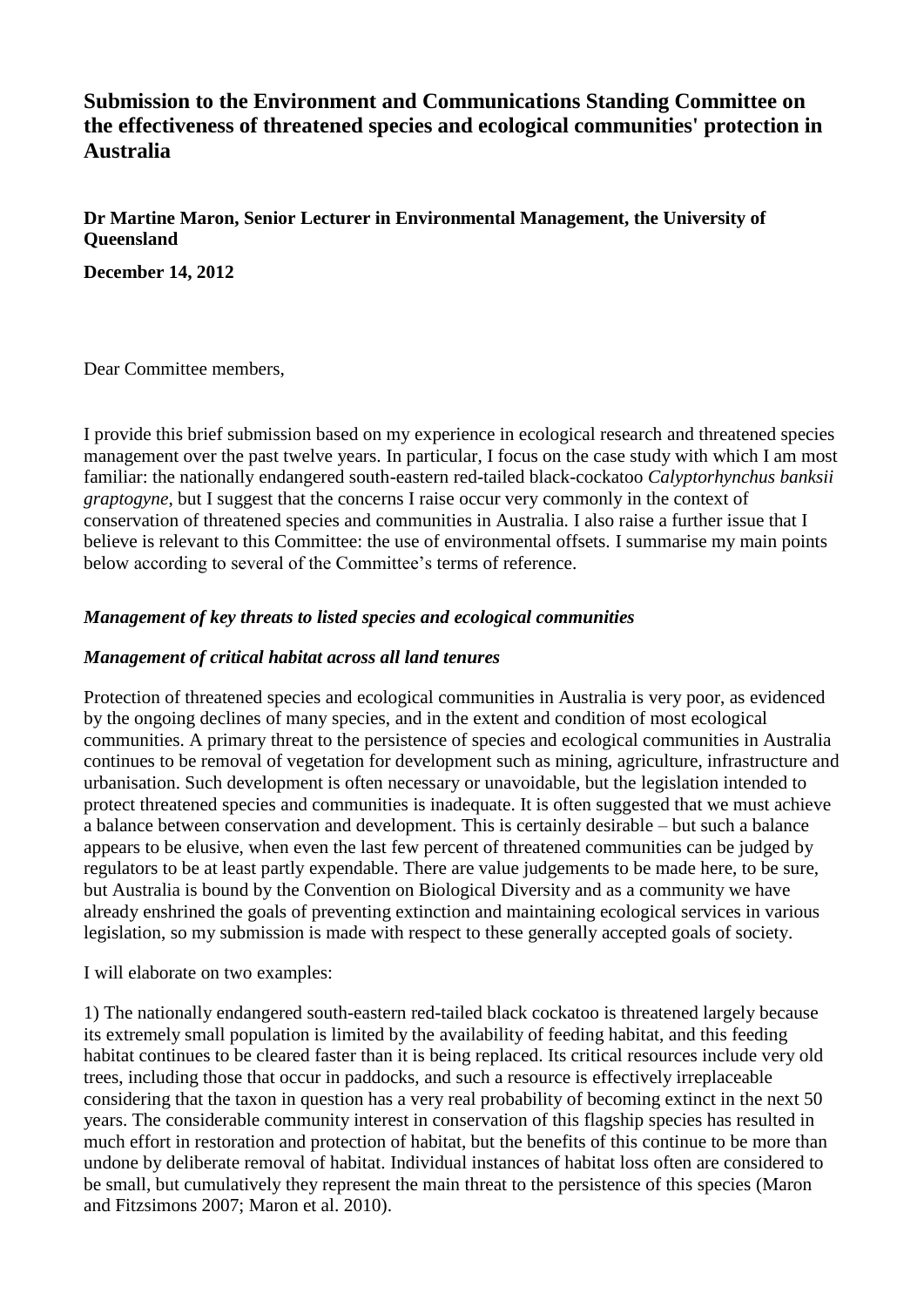2) Queensland introduced legislation to prevent large-scale clearing of remnant native vegetation in the form of the Vegetation Management Act 1999. The Act categorises each remnant vegetation type into endangered, of concern, or least concern categories based on historical threat and, in theory, bestows greater legislative protection on vegetation communities in the most threatened compared to the least threatened categories. To evaluate the effectiveness of this legislation for protection threatened vegetation communities in Queensland, our research group has estimated woody vegetation clearing rates in Queensland for each threat category (endangered, of concern, and least concern) between 1999 and 2009 using data from the Statewide Landcover and Trees Study. Although clearing rates have declined since the introduction of the legislation, current clearing rates for endangered and of concern vegetation communities as a proportion of remaining extent are still approximately double that of 'not of concern' vegetation. Therefore, those ecosystems that have historically been most threatened continue to be the most threatened under the current legislation. The manuscript describing this research is still in preparation but I would be pleased to present further information should the Committee be interested.

## Recommendations:

1) Enforcement, monitoring and compliance with existing environmental legislation should be improved.

2) A sound policy framework for dealing with incremental, cumulative impacts on threatened species and communities is urgently required.

## *Development and implementation of recovery plans*

# *Regulatory and funding arrangements at all levels of government*

Recovery plans do not exist for most listed threatened species and communities. There is no requirement that they be implemented, and rarely is funding provided for their implementation. Recovery teams struggle to demonstrate their own benefit because they are simply not funded adequately to implement the recovery plans. As current co-chair of the south-eastern red-tailed black-cockatoo Recovery Team, I have observed a continuous decline in funding over the past decade along with an ever-increasing administrative burden in applying for and reporting on funding. This has reduced the conservation work that the team has been able to do, and funding appears likely to disappear entirely from 2013. The Recovery Team's existence is crucial: over the past decade we have helped our partners to win millions of dollars of funding including from the private sector that has been ploughed into on-ground works, collaborated with local and state government to protect habitat, developed the scientific knowledge which all these actions are based upon, including through our community-based monitoring programs, and actively educated the community and relevant agencies interested in conserving the cockatoo. Without basic funding, such activities cannot be continued.

Recommendations:

- 3) Develop a sound framework for recovery planning, based on what we have learned works best.
- 4) Combining several species/communities in one plan may be more efficient in some cases.
- 5) Fund the implementation of plans (the above becomes a little pointless otherwise).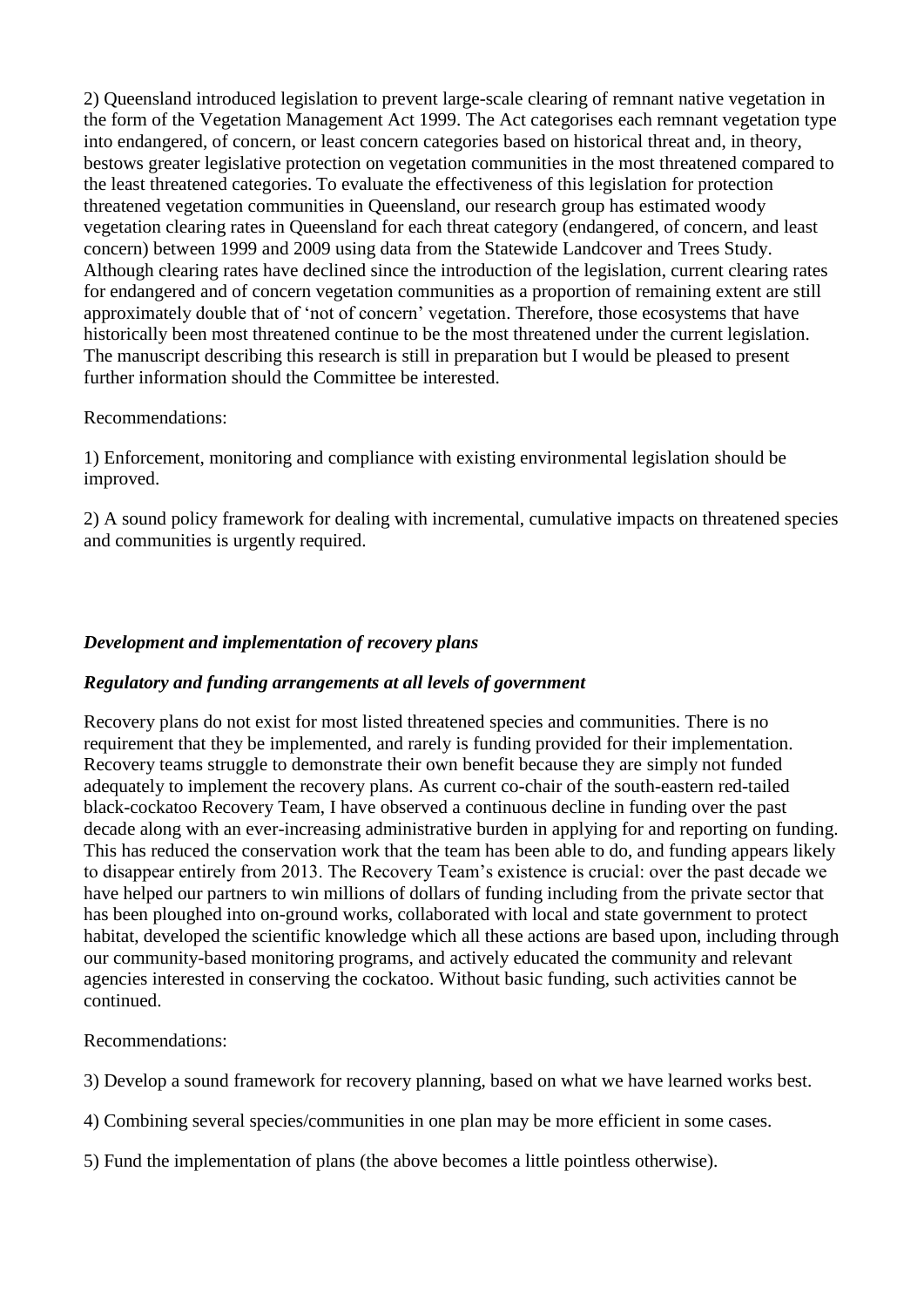#### *Any other related matter*

Environmental offsets are increasingly being used in an attempt to reconcile development and conservation. Since 2005 I have conducted research on environmental offset policy and assisted in policy development. It is clear that offsetting the loss of biodiversity in one place with a gain elsewhere is a practice that has had limited success to date in instances where it has been reviewed, and the science of restoration ecology also suggests that the ability of offsetting to compensate for lost biodiversity is very limited. It is important that the rapid increase in the uptake of offsetting approaches in Australia does not breed complacency with respect to the conservation of biodiversity. The oft-stated goal of 'no net loss' or 'improve or maintain' implies, and is interpreted by most, to mean that there will be no net loss of biodiversity compared to before the relevant impact. This is not correct for several reasons, including:

a) only certain aspects of biodiversity are targeted for offsetting; many are never measured or accounted for;

b) many elements of biodiversity and types of ecological processes simply cannot feasibly be replaced (Maron et al. 2012);

c) perhaps most significantly, much offsetting relies on averting losses of area or quality of habitat (through protection and improved management). By definition, such 'averted loss' offsetting entrenches the rate of decline that is used as a baseline against which the averted loss is measured. This is demonstrated in the figures below. The figure on the left shows the concept of a loss in biodiversity at the site represented by the red line being compensated with a gain at the site represented by the light blue line, with the total value of the biodiversity across sites through time shown by the dark blue line. After a lag period (which is often unavoidable and another reason for concern), the total amount of biodiversity (say, a threatened species) returns to its pre-impact level. However, the way existing offset policies operate is closer to the figure on the right, where an ongoing baseline of decline is used, and the 'gain' is in fact the prevention of an expected loss at the offset site, leading to less biodiversity than before the impact, but no less than would have been expected to remain under 'business as usual'.



So, in reality, our offset policy goals are 'no net loss *compared to what we would have expected in the future in the absence of the impact and offset*' – which in the case of averted loss offsets, must mean a loss compared to before the impact. In sum, averted loss offsetting both relies upon and can entrench ongoing declines of biodiversity. That is not to say that it is inappropriate, but the example does highlight why it is essential to understand the future that our policies lead us toward.